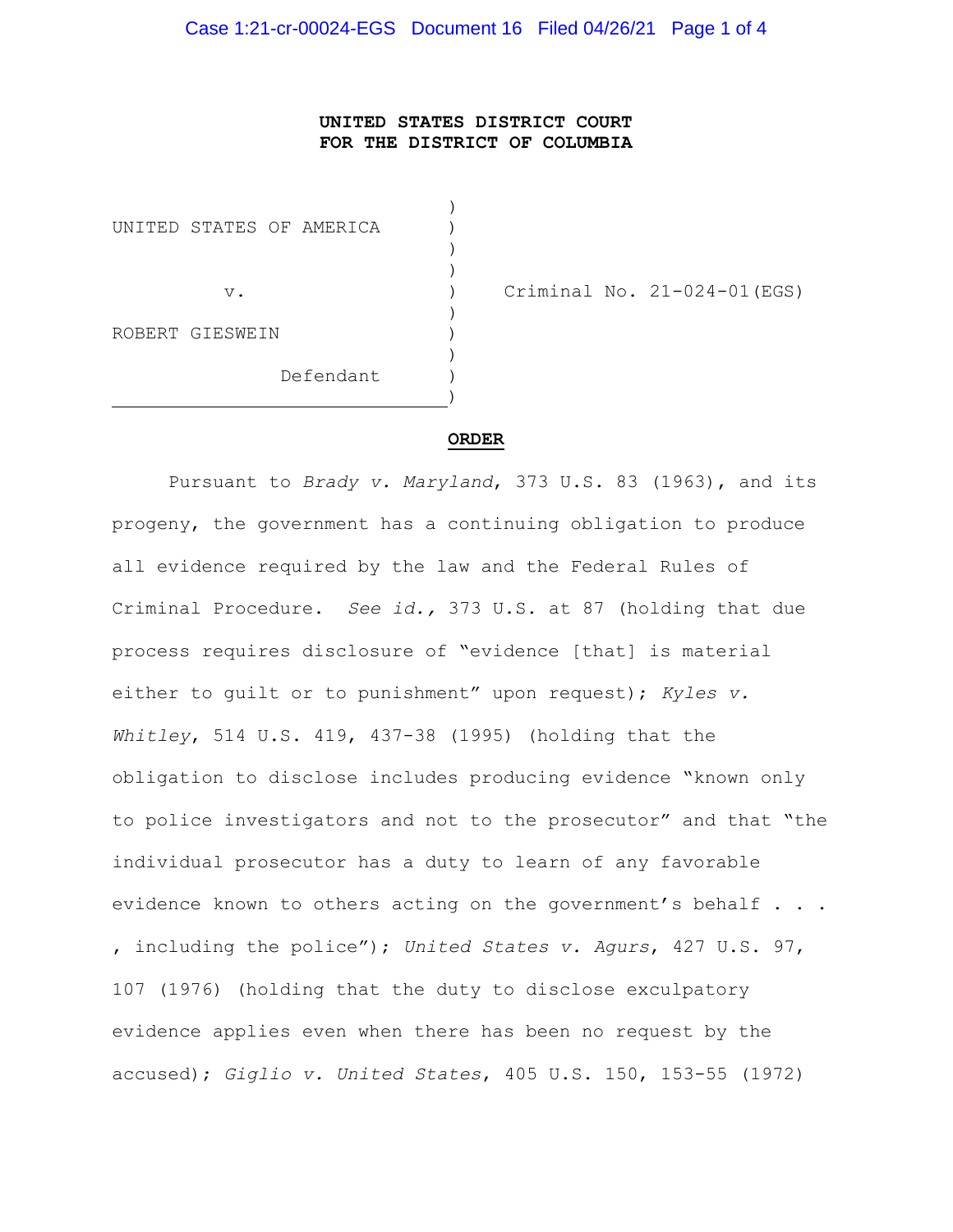# Case 1:21-cr-00024-EGS Document 16 Filed 04/26/21 Page 2 of 4

(holding that Brady encompasses impeachment evidence); see also Fed. R. Crim. P. 16(a) (outlining information subject to government disclosure); United States v. Marshall, 132 F.3d 63, 67-68 (D.C. Cir. 1998) (holding that the disclosure requirements of Federal Rule of Criminal Procedure 16(a)(1)(C) apply to inculpatory, as well as exculpatory, evidence).

The government's Brady obligation to provide exculpatory evidence in a timely manner is not diminished by the fact that such evidence also constitutes evidence that must be produced later pursuant to the Jencks Act, 18 U.S.C. § 3500, or by the fact that such evidence need not be produced according to Rule 16. See United States v. Tarantino, 846 F.2d 1384, 1414 n.11 (D.C. Cir. 1988); see also Advisory Committee Note to Fed. R. Crim. P. 16 (1974) ("The rule is intended to prescribe the minimum amount of discovery to which the parties are entitled."). Where doubt exists as to the usefulness of the evidence to the defendant, the government must resolve all such doubts in favor of full disclosure. See United States v. Paxson, 861 F.2d 730, 737 (D.C. Cir. 1988).

 Accordingly, the Court, sua sponte, directs the government to produce to defendant in a timely manner any evidence in its possession that is favorable to defendant and material either to defendant's guilt or punishment. This government responsibility includes producing, during plea negotiations, any exculpatory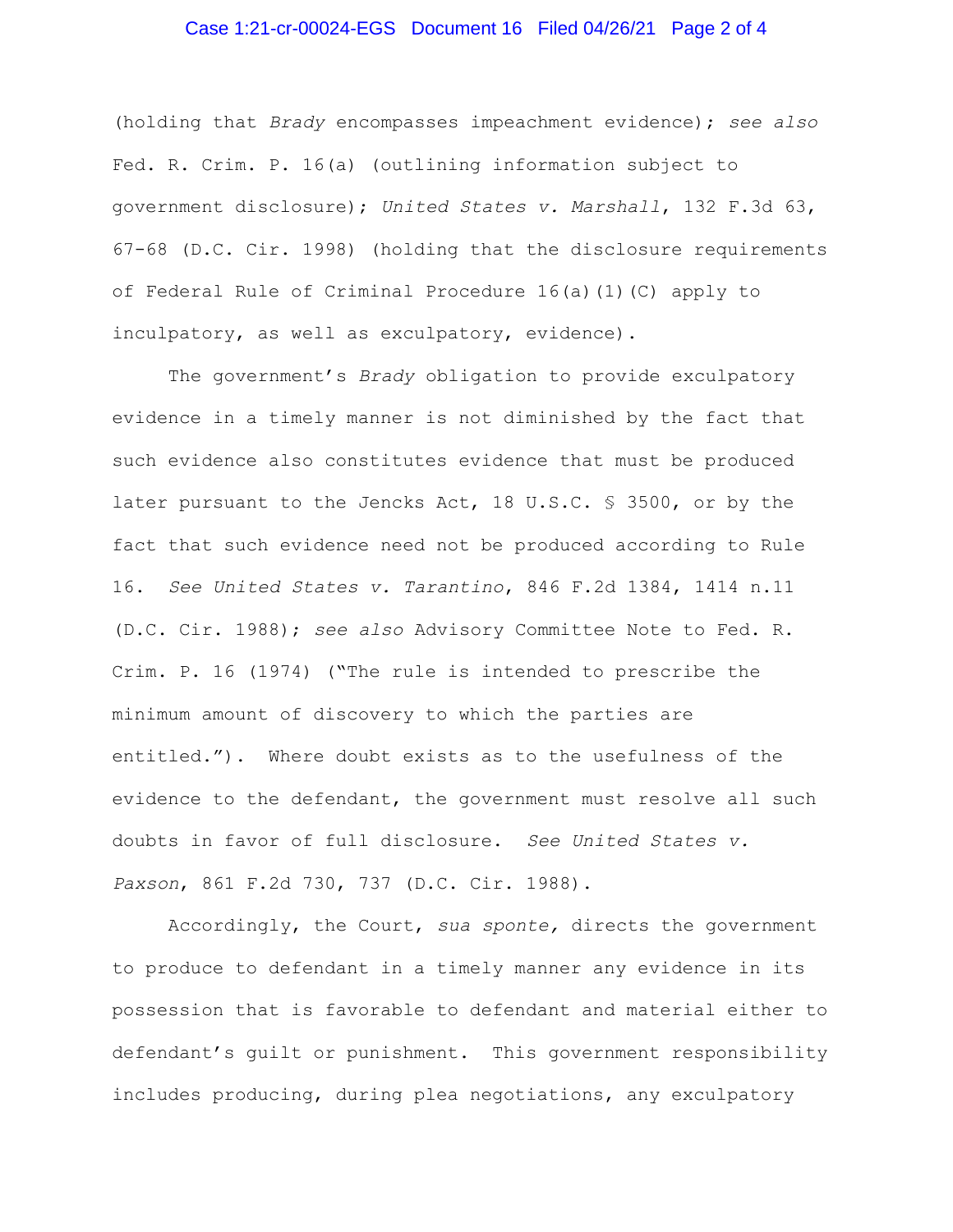## Case 1:21-cr-00024-EGS Document 16 Filed 04/26/21 Page 3 of 4

evidence in the government's possession.<sup>1</sup> The government is further directed to produce all discoverable evidence in a readily usable form. For example, the government must produce documents as they are kept in the usual course of business or must organize and label them clearly. The government must also produce electronically-stored information in a form in which it is ordinarily maintained unless the form is not readily usable, in which case the government is directed to produce it in a readily-usable form. If the information already exists or was memorialized in a tangible format, such as a document or

<sup>&</sup>lt;sup>1</sup>See United States v. Ruiz, 536 U.S. 622, 633 (2002) (government not required "to disclose material impeachment evidence prior to entering a plea agreement with a criminal defendant"); United States v. Moussaoui, 591 F.3d 263, 286 (4th Cir. 2010)(noting that the "Supreme Court has not addressed the question of whether the Brady right to exculpatory information, in contrast to impeachment information, might be extended to the guilty plea context") (emphases in the original); United States v. Ohiri, 133 F. App'x 555, 562 (10th Cir. 2005)("By holding in Ruiz that the government committed no due process violation by requiring a defendant to waive her right to impeachment evidence before indictment in order to accept a fast-track plea, the Supreme Court did not imply that the government may avoid the consequence of a Brady violation if the defendant accepts an eleventh-hour plea agreement while ignorant of withheld exculpatory evidence in the government's possession."); McCann v. Mangialardi, 337 F.3d 782, 788 (7th Cir. 2003)(noting that "given th[e significant distinction between impeachment information and exculpatory evidence of actual innocence], it is highly likely that the Supreme Court would find a violation of the Due Process Clause if prosecutors or other relevant government actors have knowledge of a criminal defendant's factual innocence but fail to disclose such information to a defendant before he enters into a guilty plea"); United States v. Nelson, 979 F. Supp. 2d 123, 135-36 (D.D.C. 2013)("Because the prosecution suppressed exculpatory evidence before Nelson pled guilty, Nelson's due process rights were violated to his prejudice and his guilty plea was not voluntary and knowing."); Buffey v. Ballard, 782 S.E.2d 204, 221 (W. Va. 2015)(finding "that the DNA results were favorable, suppressed, and material to the defense," and therefore "the Petitioner's due process rights, as enunciated in Brady, were violated by the State's suppression of that exculpatory evidence"). But see United States v. Conroy, 567 F.3d 174, 179 (5th Cir. 2009)(disagreeing with the proposition that, based on Ruiz, "exculpatory evidence is different [from impeachment information] and must be turned over before entry of a plea").